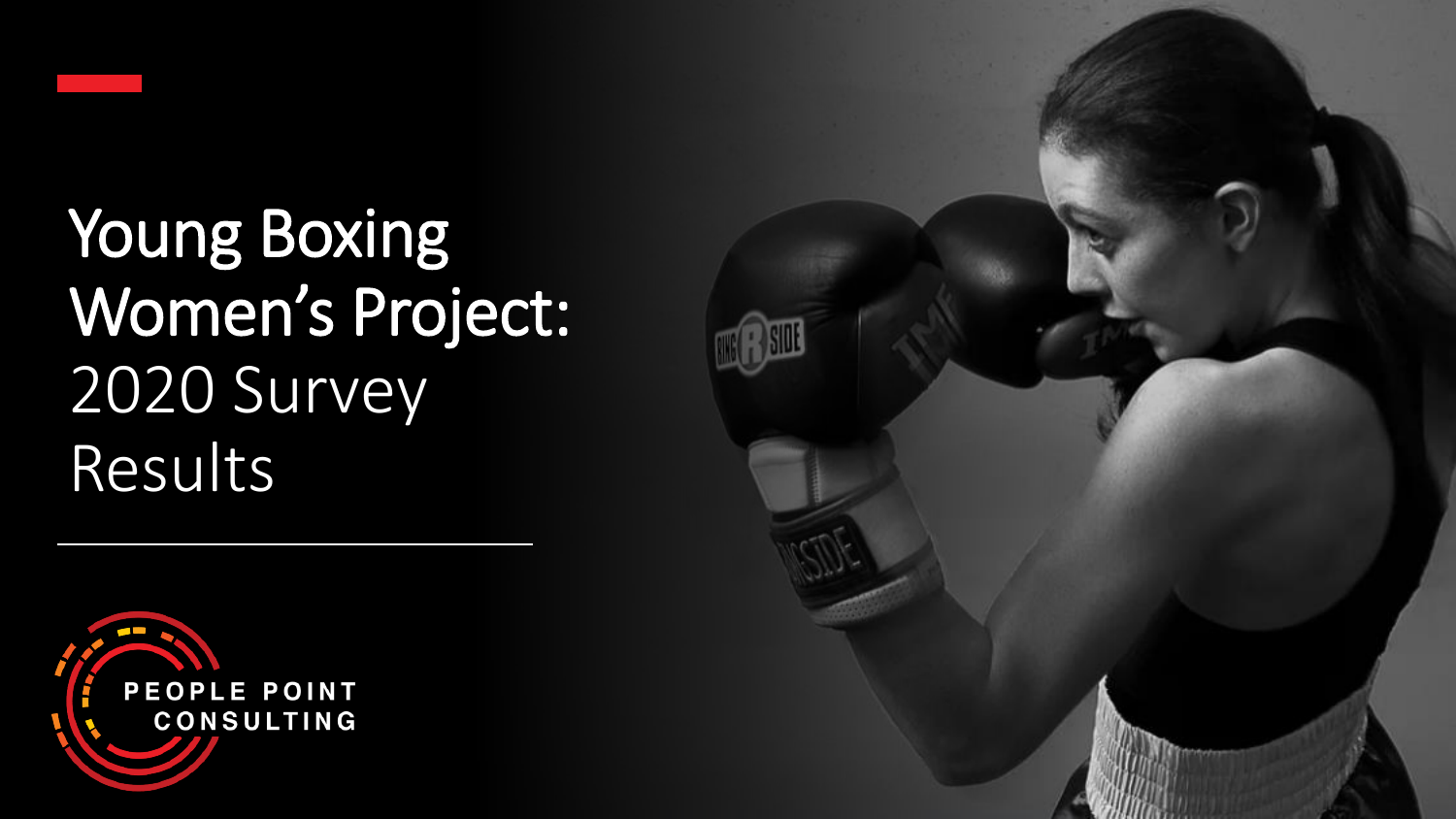# **Introduction**



The Young Boxing Women's Project (YBWP) engaged People Point Consulting (PPC) to conduct a survey investigating the current program. Four core areas of the program were identified:

- 1. Strong mind (including well-being and resilience)
- 2. Self-belief & self-advocacy
- **3. Strong body** (including physical literacy)
- 4. Social support

### Methodology

- PPC developed an online Qualtrics survey measuring the four areas of interest
- The survey was designed for individuals attending community programs.
- The survey was administered by members of the YBWP
- Participants completed the survey between July and October 2020
- 31 responses were collected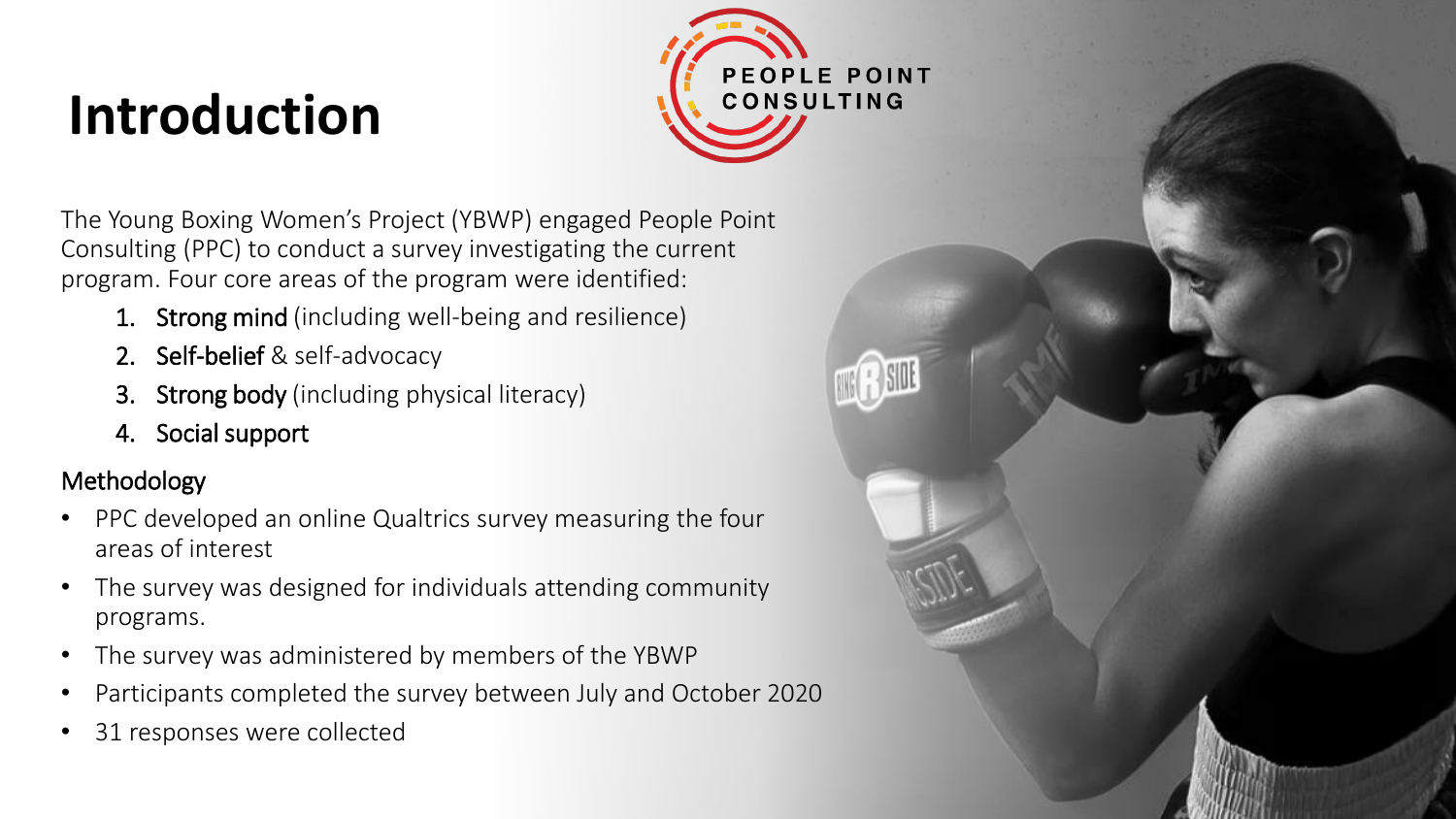## **Program Goals**



*"Improving physical literacy and emotional resilience to increase self-efficacy and advocacy"*



The program aims to develop participants wellbeing and resilience to help them achieve a Strong Mind. Three factors were measured to assess this area:

- **Wellbeing**
- Optimism/Resilience
- Body Image

The program aims to improve individual power and build participants belief in themselves. Four factors were measured to assess this area:

- Competence
- Confidence in Self
- Positive Self-Identity
- **Empowerment**

The program aims to improve healthy eating and exercise habits in order to help participants achieve a Strong Body. Two core areas were measured:

- Healthy Eating
- Physical Activity
	- − Frequency
	- − Physical Literacy



### **Strong Mind Self-belief Self-belief Strong Body Social Support**

The program aims to improve the social connections of participants in order to help them to establish support structures. Two key areas were assessed to measure:

- Acceptance/Inclusion
- Access to Support /Information.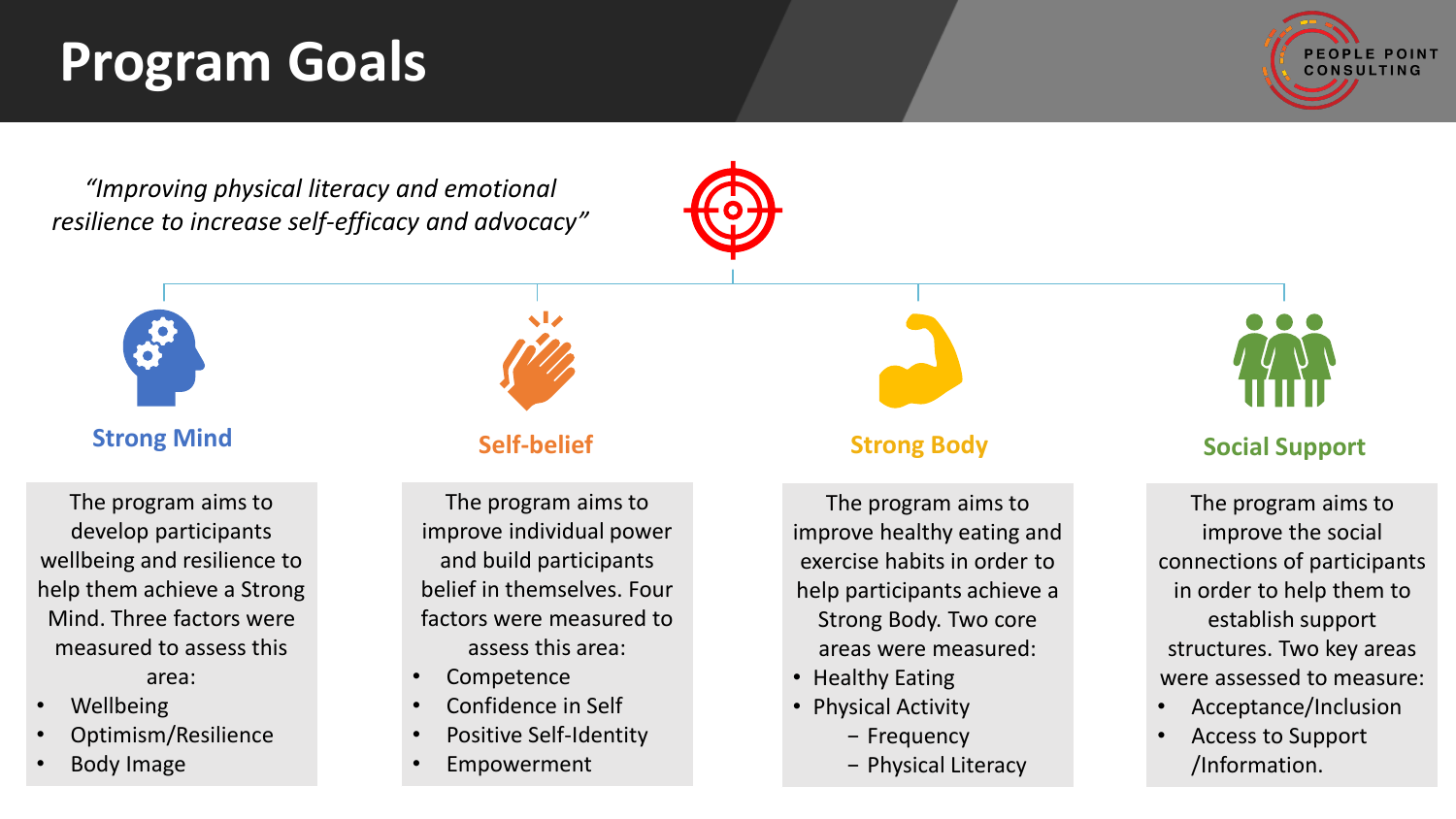### **Demographics** (31 Responses Overall)









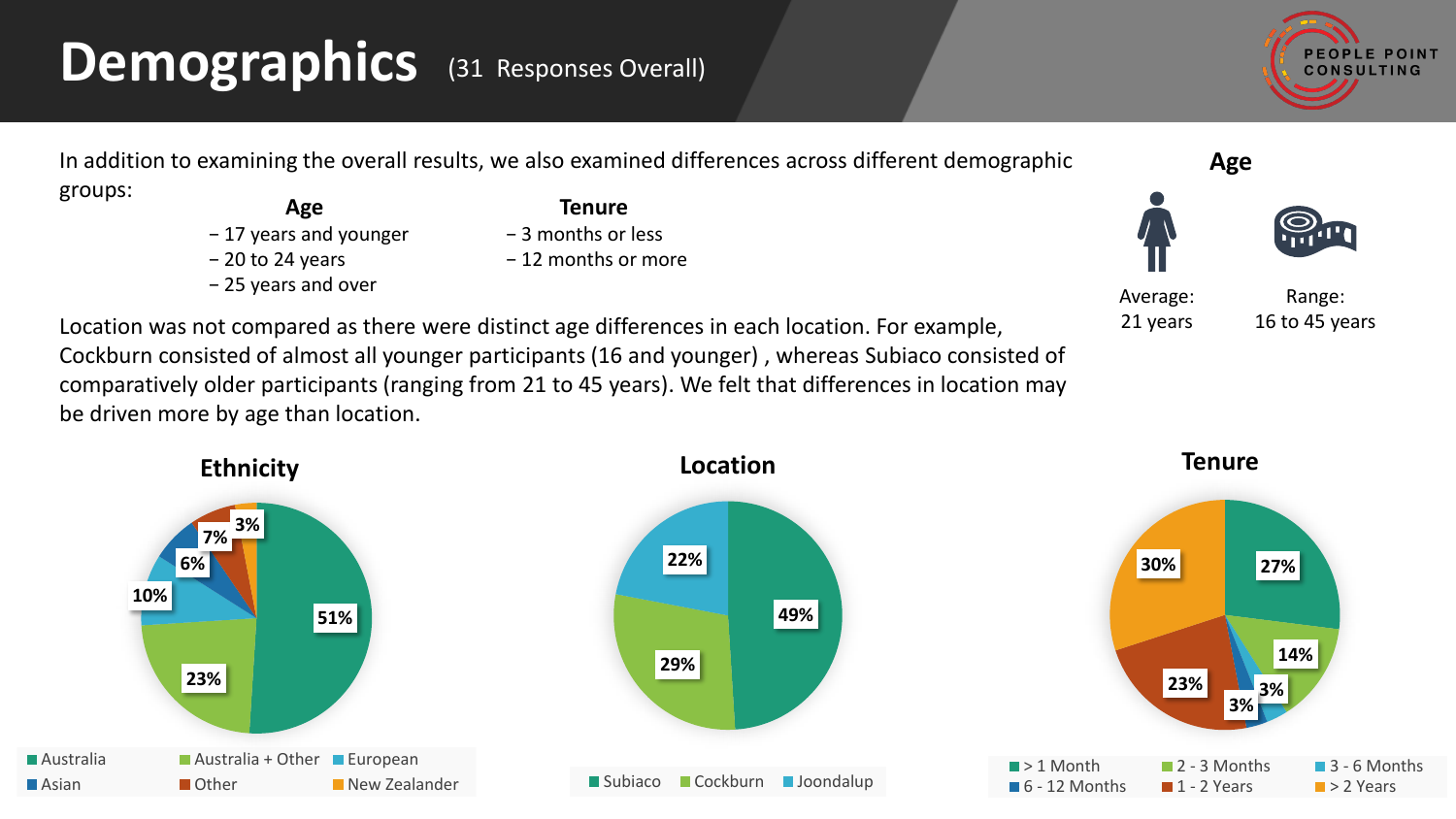## **Results at a Glance**



### **Positive Results**

- **Optimism/Resilience:** Generally resilient and optimistic about the future
- **Competence:** Participants felt like they could achieve their goals
- **Healthy Eating:** Participants understood what healthy meals looked like and were generally happy with their diet.
- **Physical Literacy:** Participants understood why exercise was important (understanding) and indicated enjoyment in participating (enjoyment)
- **Acceptance/Inclusion:** Participants generally feel comfortable around others and in group situations
- **Access to Support:** Participants generally indicate good support systems and knowledge on where to access health support.

**Tenure**

Respondents who had been participating in the program longer generally showed more positive results across the survey (with a couple areas showing similar results). Exceptions occurred around some healthy eating items. They also participated in less physical activity comparatively.

**Age**

Age was linked to results across almost all survey factors with older participants generally showing more positive results than younger participants.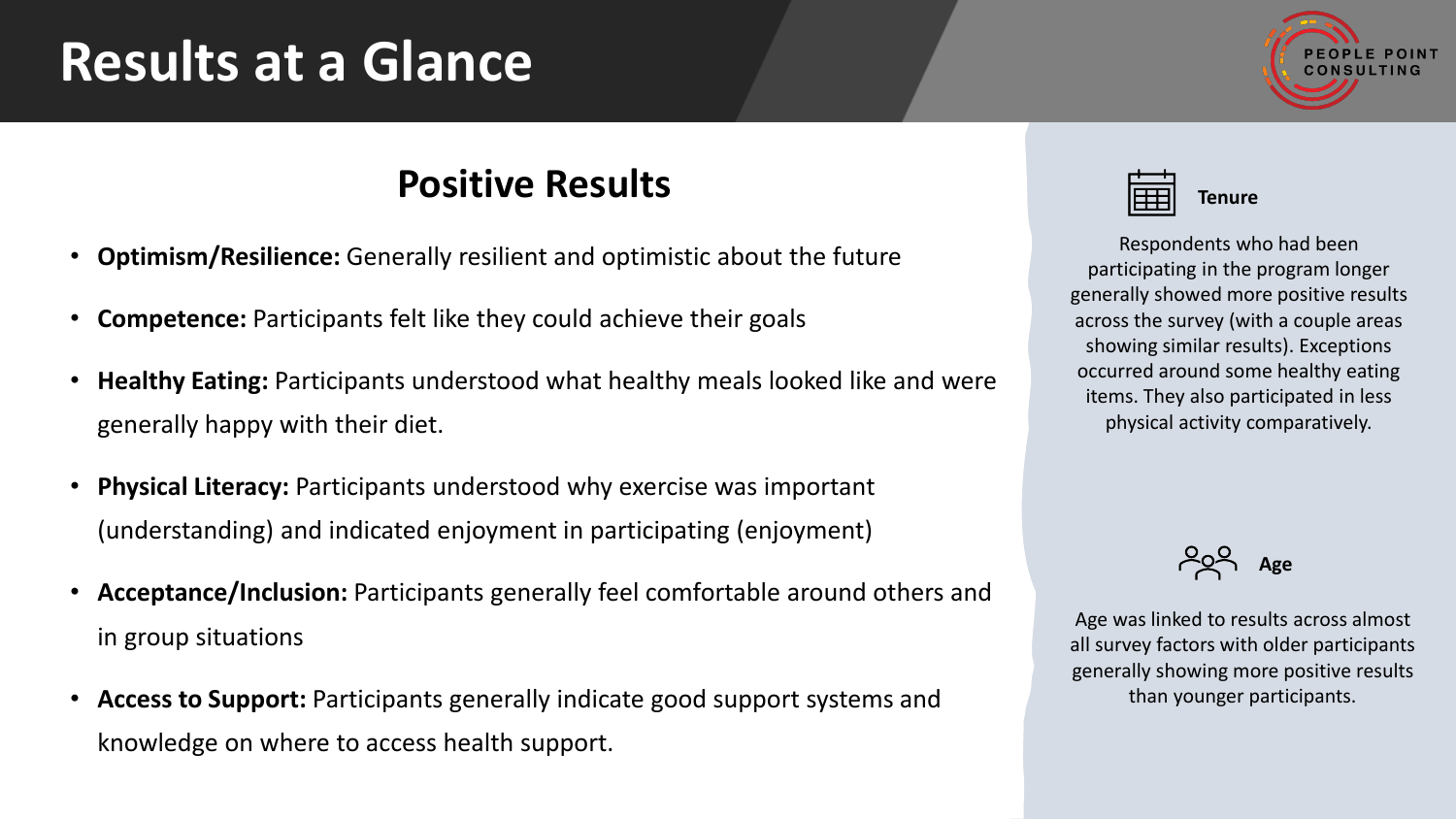## **Results at a Glance**



### **Potential Focus Areas**

- **Body Image:** Only 42% of participants indicated happiness with their appearance
- **Wellbeing:** Average results placed respondents on the borderline of "Poor wellbeing", primarily driven by items related to vitality
- **Empowerment:** Participants showed hesitation towards speaking up and asking for help, with only 52% of participants responding positively to these items
- **Healthy Eating:** Most respondents (78%) indicated some stress/anxiety around food with about one third indicating high levels of associated stress. Approximately half of participants also indicated purposely skipping meals.
- **Physical Literacy:** Only one third of participants showed confidence in how to get involved in and improve their skills (knowledge) and indicated that they found sport / exercise easy (competence).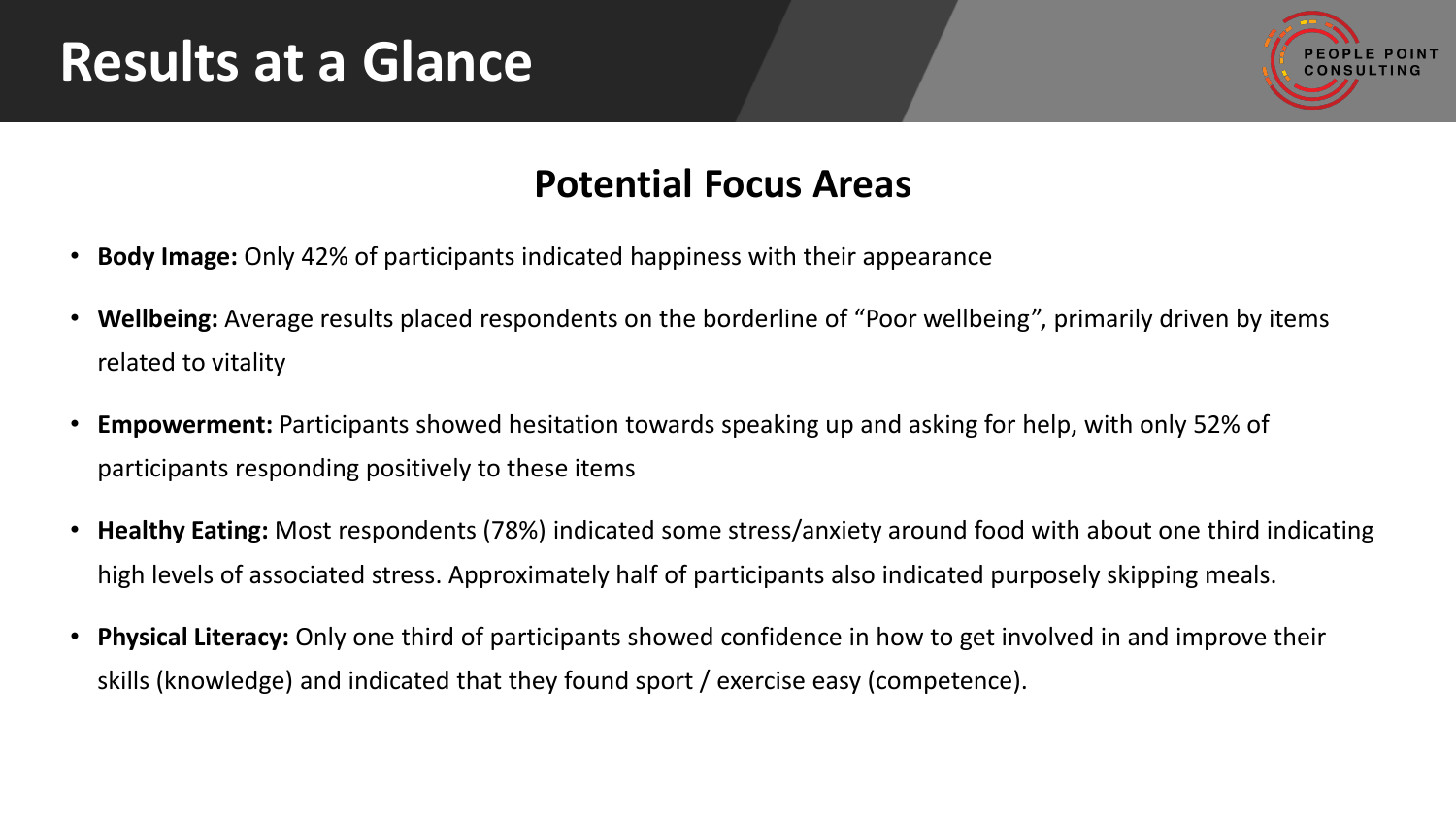# Results in Detail

 $Q_3$ 

Oo

 $Q<sub>3</sub>$ 

Q4

 $\sim$ 

 $1,000$ 

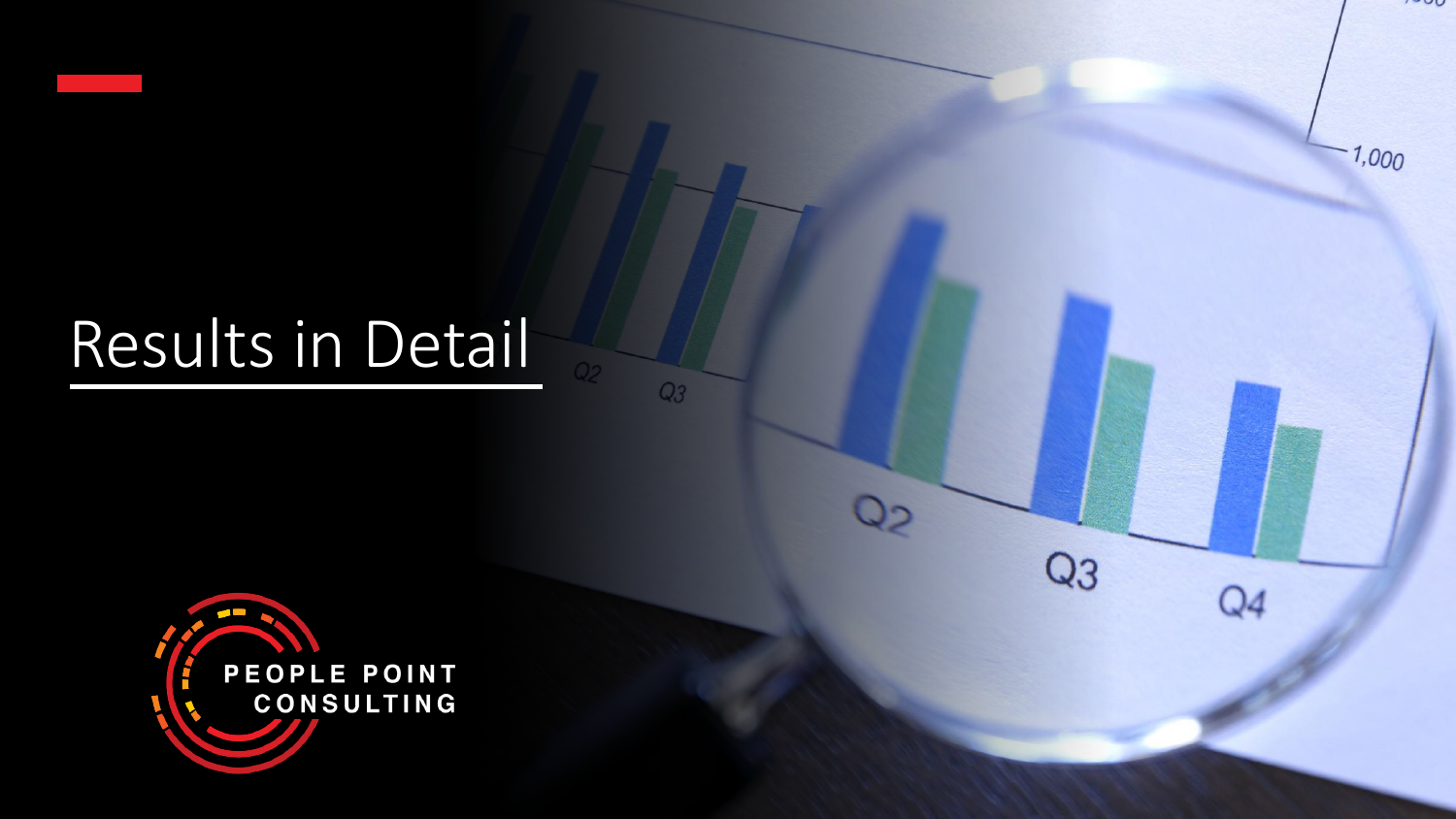# **Strong Mind**

Optimism and Resilience Body Image Wellbeing



**Optimism and Resilience:** Confidence in their future and ability to manage difficulties.

**Body Image:** Perceptions of their appearance.

The majority of participants (72%) responded positively to items related to Optimism and Resilience. Responses to items in the Body Image factor were considerably less positive (42%) indicating an potential target area for the program



Participants who have been in the program longer indicated *slightly higher* responses for items relating to Optimism and Resilience. *No differences* were seen in the Body Image factor.



### **Factor Summaries**

**Age**

Younger participants indicated *lower scores* across both factors.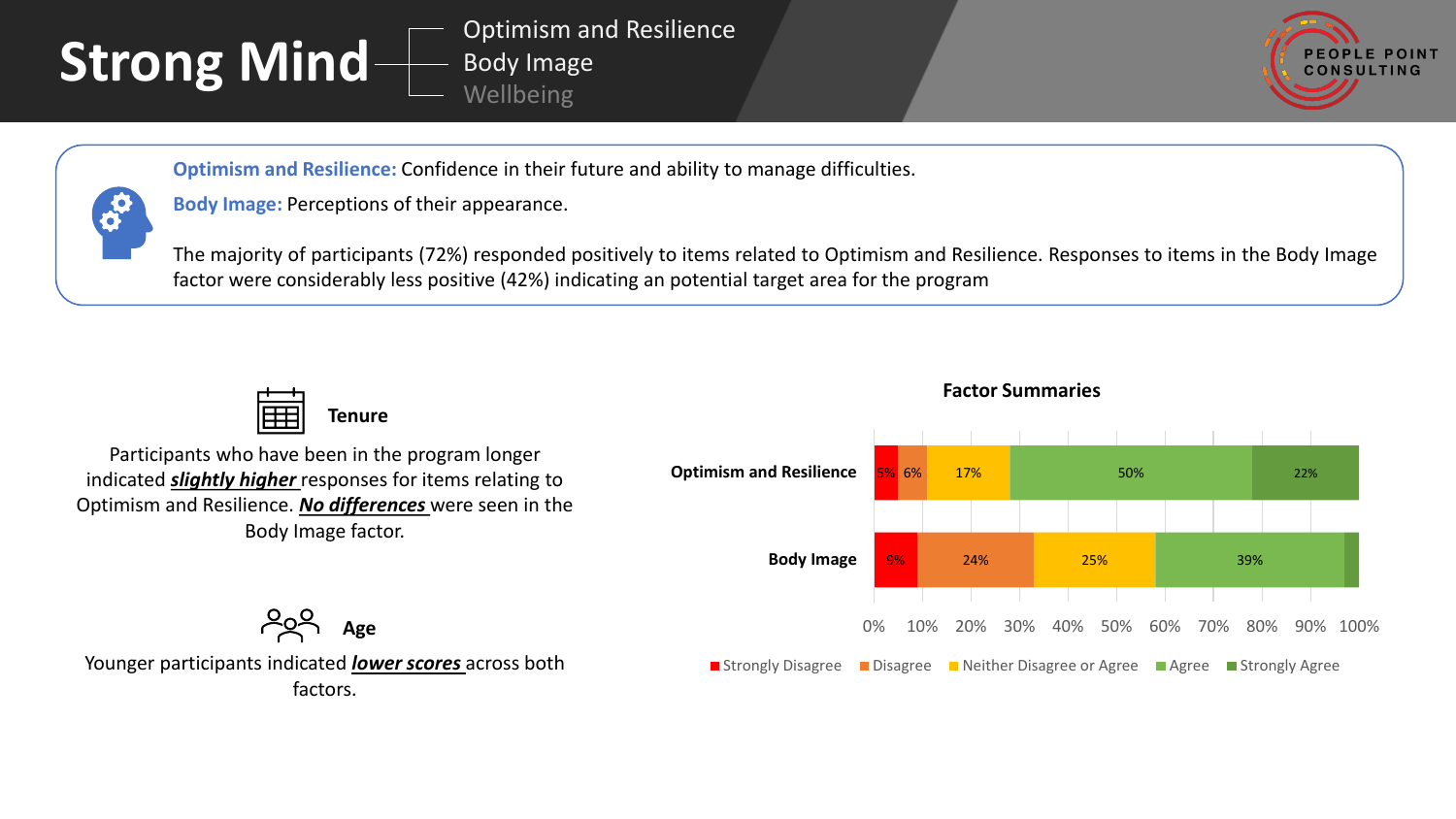

Optimism and Resilience Body Image Wellbeing





**Wellbeing:** Quality of life based on positive, vitality, and general interest. Wellbeing was measured using the Who-5 questionnaire.

Overall scores are calculated with possible scores ranging from 0 (worst possible) to 100 (best possible). It is typically stated that scores below 50 indicate poor wellbeing. Participant scores ranged from 8 to 84 with the average being at 50.



Longer tenure participants obtained *higher* overall scores (53) compared to lower tenure individuals (44)



**Wellbeing Items**

**Age**

Overall wellbeing scores tended to *increase with age* with the youngest group obtaining average score of 41 and the oldest group obtaining an average of 58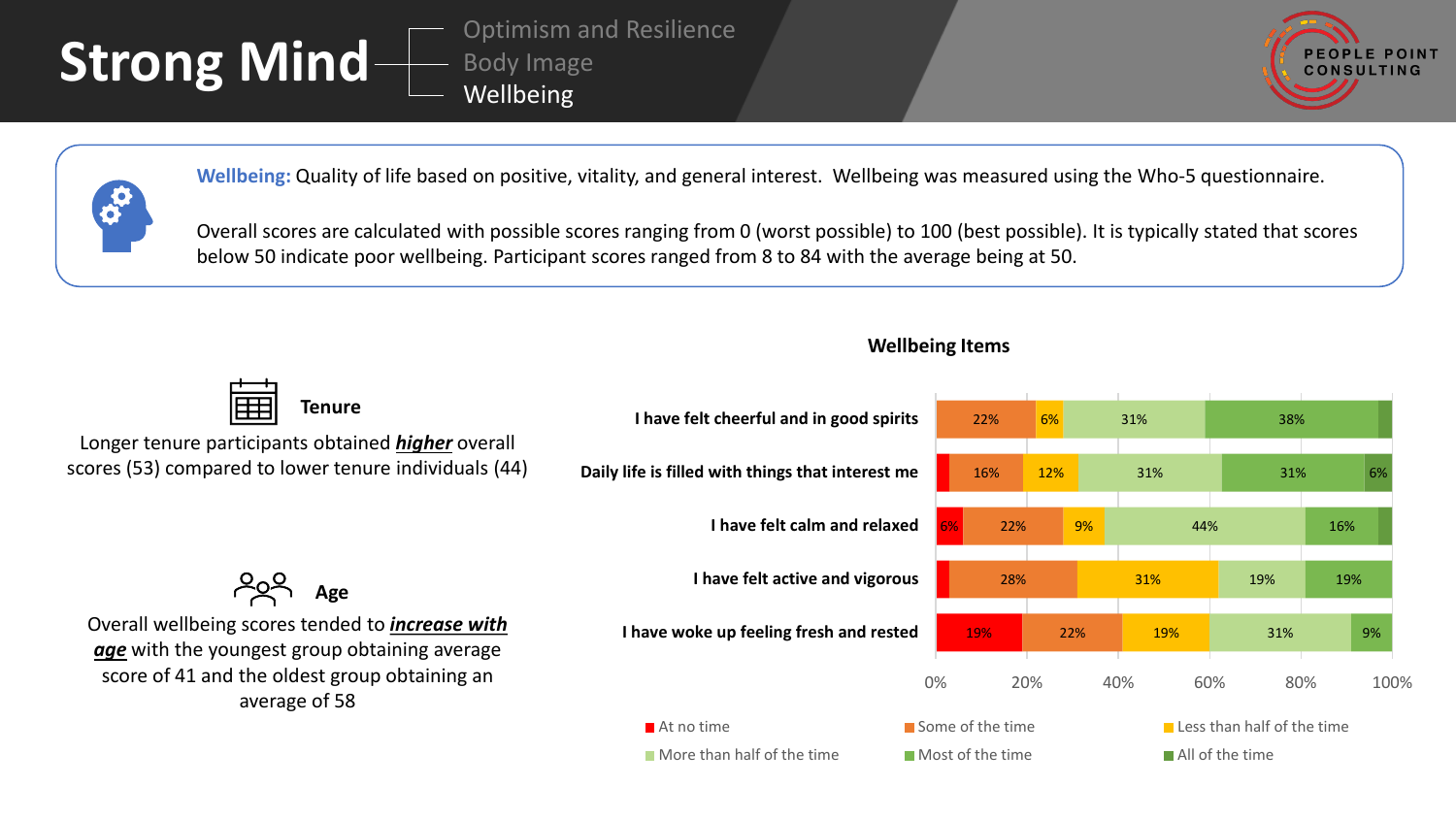

 $\sqrt{2}$ 

**Competence** Positive Self-Identity Confidence in Self Empowerment



**Positive Self-Identity:** Perceptions of personal characteristics **Empowerment:** Self belief around others

**Competence:** Belief in achieving goals **Confidence in** Self: Belief in own strengths and abilities

The majority of participants responded positively to questions relating to self-belief items (66%). The Empowerment factor showed the lowest overall scores indicating that students may feel less confident when asking questions, or when asking for help.



Participants who have been involved in the program for longer indicated *higher scores* across all 4 areas of self-belief.

**Age**

Younger participants indicated *lower scores* across all 4 areas of self-belief, especially for items relating to Confidence in Self and Positive Self-Identity.



#### **Factor Summaries**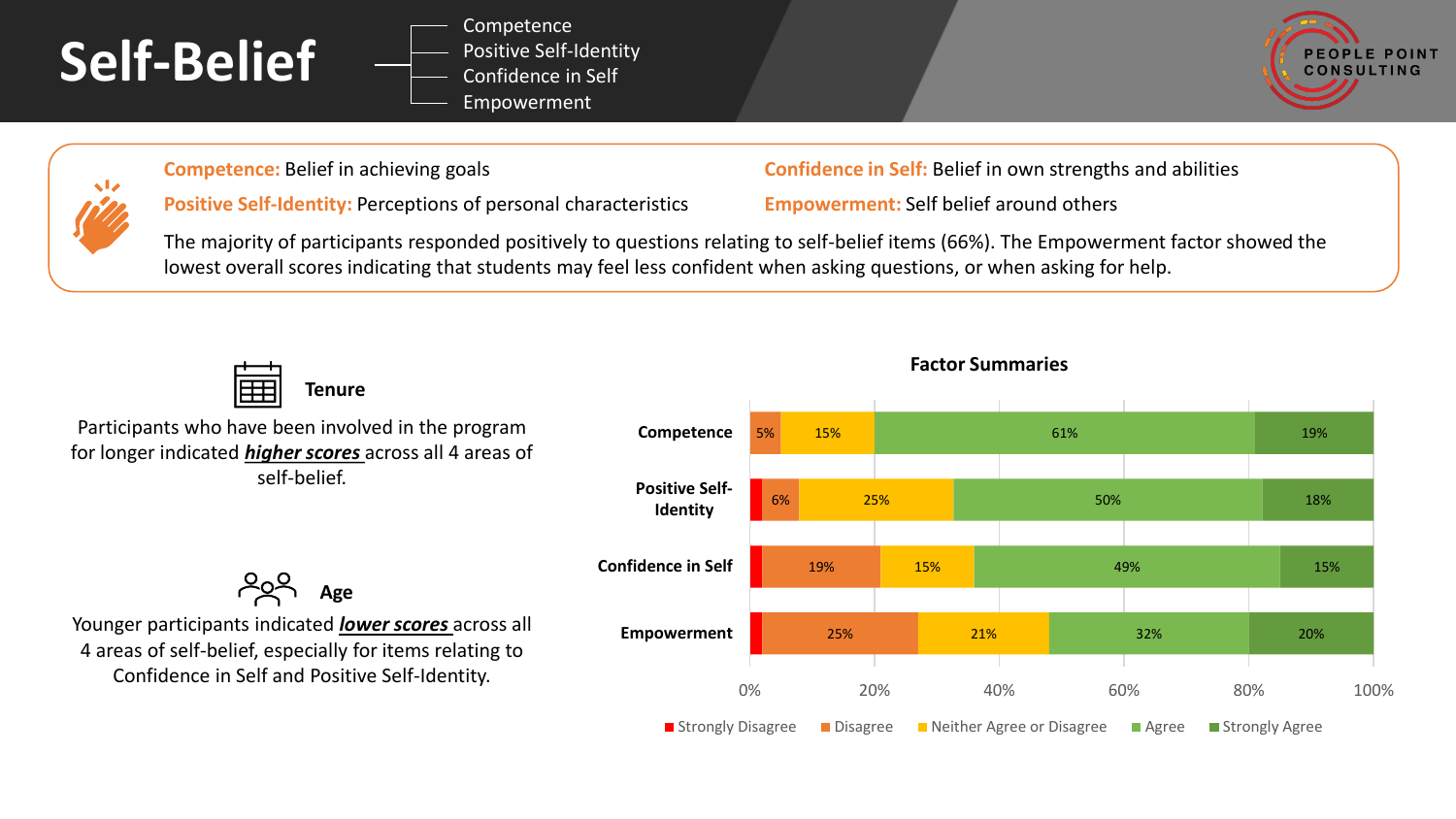



**Eating:** These items looks at a range of factors related to participants eating behaviours including their confidence around healthy meals, stress related to food, and skipping meals.

Participants were generally confident regarding healthy meals and where to get information. That said, there were lower scores around happiness with their diet, stress around food, and skipping meals



Longer tenure participants showed *less confidence* with healthy meals and where to get information, and greater levels of stress around food. That said, they were *less likely* to skip meals. There was *no difference* in happiness with their diet.

$$
\begin{array}{cc} 2 & \text{Age} \\ \text{20} & \text{Age} \end{array}
$$

Older participants reported *greater confidence* with healthy meals, lower stress around food, were happier with their diets, and skipped meals less often.

#### **Have you purposefully skipped a meal?**



### **Healthy Meals**



■ Strongly Disagree ■ Disagree ■ Neither Disagree or Agree ■ Agree ■ Strongly Agree



### **Does food cause you stress / anxiety?**

| 12%            | <b>19%</b>           | <b>16%</b> | 31%               |                         | 22%                       |      |
|----------------|----------------------|------------|-------------------|-------------------------|---------------------------|------|
| 0%             | 20%                  | 40%        | 60%               | 80%                     |                           | 100% |
| ■ A great deal | $\blacksquare$ A lot |            | A moderate amount | $\blacksquare$ A little | $\blacksquare$ Not at all |      |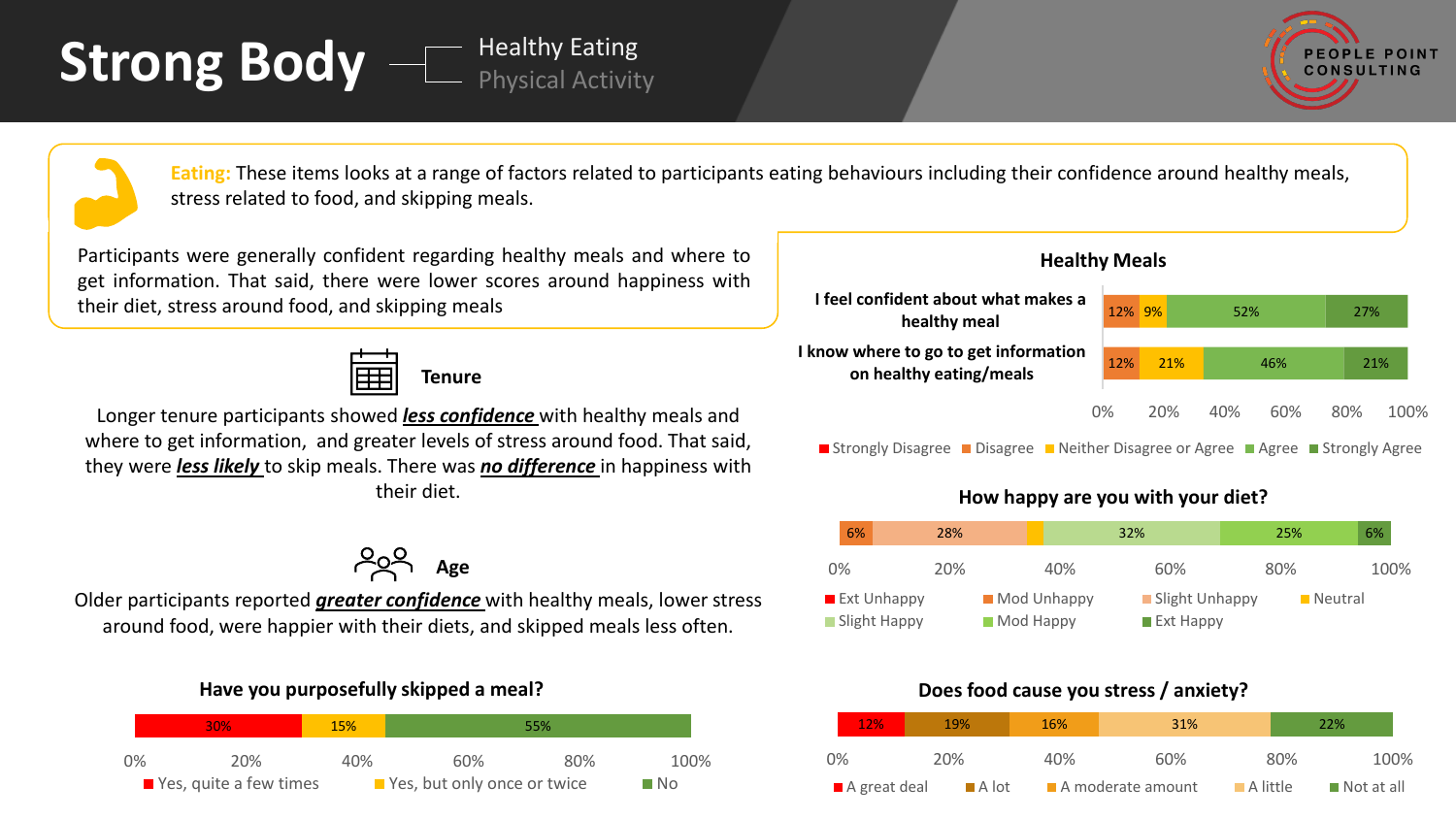



**Physical Activity:** Examining physical literacy and frequency of sports and exercise activities

Overall, participants reported good physical literacy, with 60% responding positively to these statements. Most respondents understood why exercise / sport was good for them and reported enjoyment such activities. However, respondents reported less confidence and competence in physical activities and in how to get involved and improve their skills.



Higher tenure participants typically showed *lower* frequency of activities (in both hours and times per week). *No difference* was seen across Physical Literacy items.







#### **Physical Literacy\***



\*Items adapted from the Active Lives Survey



Older participants typically showed *greater* frequency of activities (in both hours and times per week). *No difference* was seen across Physical Literacy items.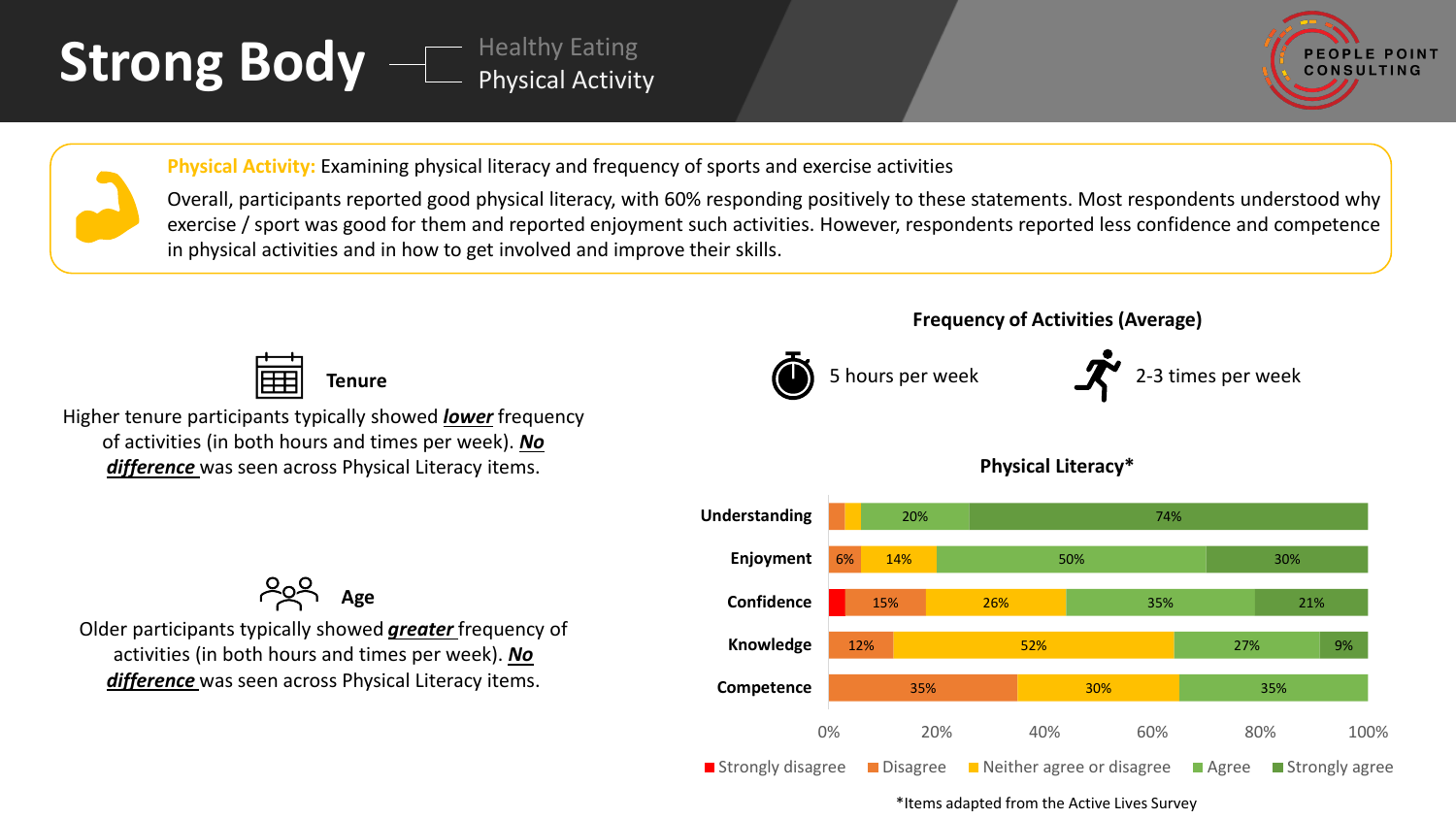# **Social Support**

Access to Support / Information Acceptance / Inclusion





**Acceptance / Inclusion:** Comfort with and around others

Participants generally felt comfortable around others and in group situations. However, there was more concern around other people accepting them for who they are.



Participants involved in the program longer indicated *slightly higher* responses to questions relating to feelings of Acceptance and Inclusion.

204 **Age**

Younger participants indicated *significantly lower*  scores for feelings of Acceptance and Inclusion.

### **Acceptance / Inclusion Items**



■ Strongly Disagree ■ Disagree ■ Neither Disagree or Agree ■ Agree ■ Strongly Agree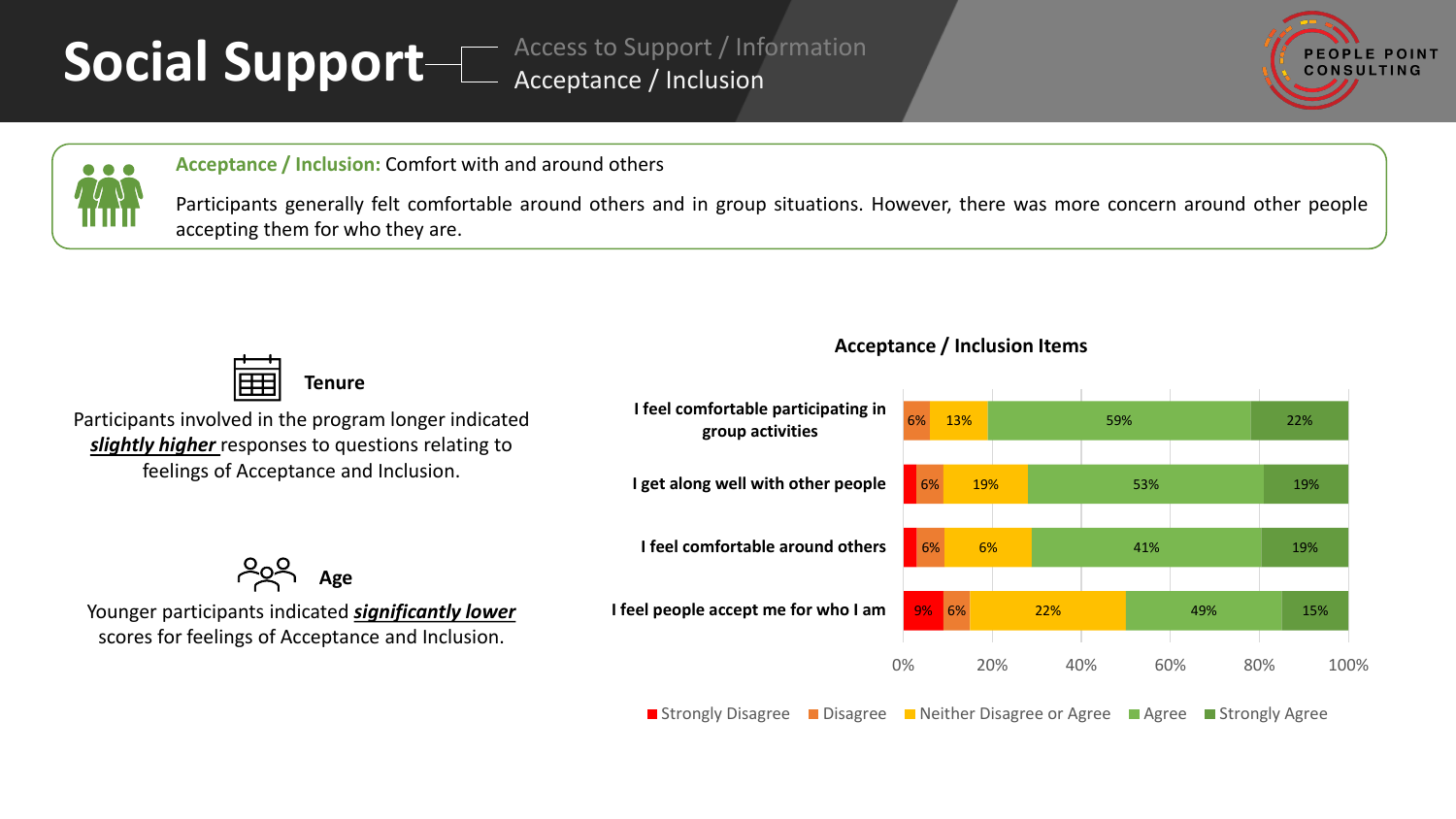# Social Support **Metance / Inclusion**





**Access to Support:** Existence of support structures and knowledge on where to get health information.

Generally, respondents indicated good support systems and good knowledge on accessing health information. However, there was less confidence around sexual health information comparative to other areas.



Longer tenured participants reported *slightly higher* scores across all items. Furthermore, they reported equal levels of confidence in finding information across the three health areas.

**Age**

Younger participants reported *significantly lower* scores across all items. They also showed the lowest confidence with accessing information about sexual health. Older participants were equally confident across all 3 areas.

**I have friends and family who encourage and support me.**

|    | 6% | 41%                                                                                        |     |     | 50% |      |  |
|----|----|--------------------------------------------------------------------------------------------|-----|-----|-----|------|--|
|    |    |                                                                                            |     |     |     |      |  |
| 0% |    | 20%                                                                                        | 40% | 60% | 80% | 100% |  |
|    |    | <b>■</b> Strongly Disagree ■ Disagree ■ Neither Disagree or Agree ■ Agree ■ Strongly Agree |     |     |     |      |  |

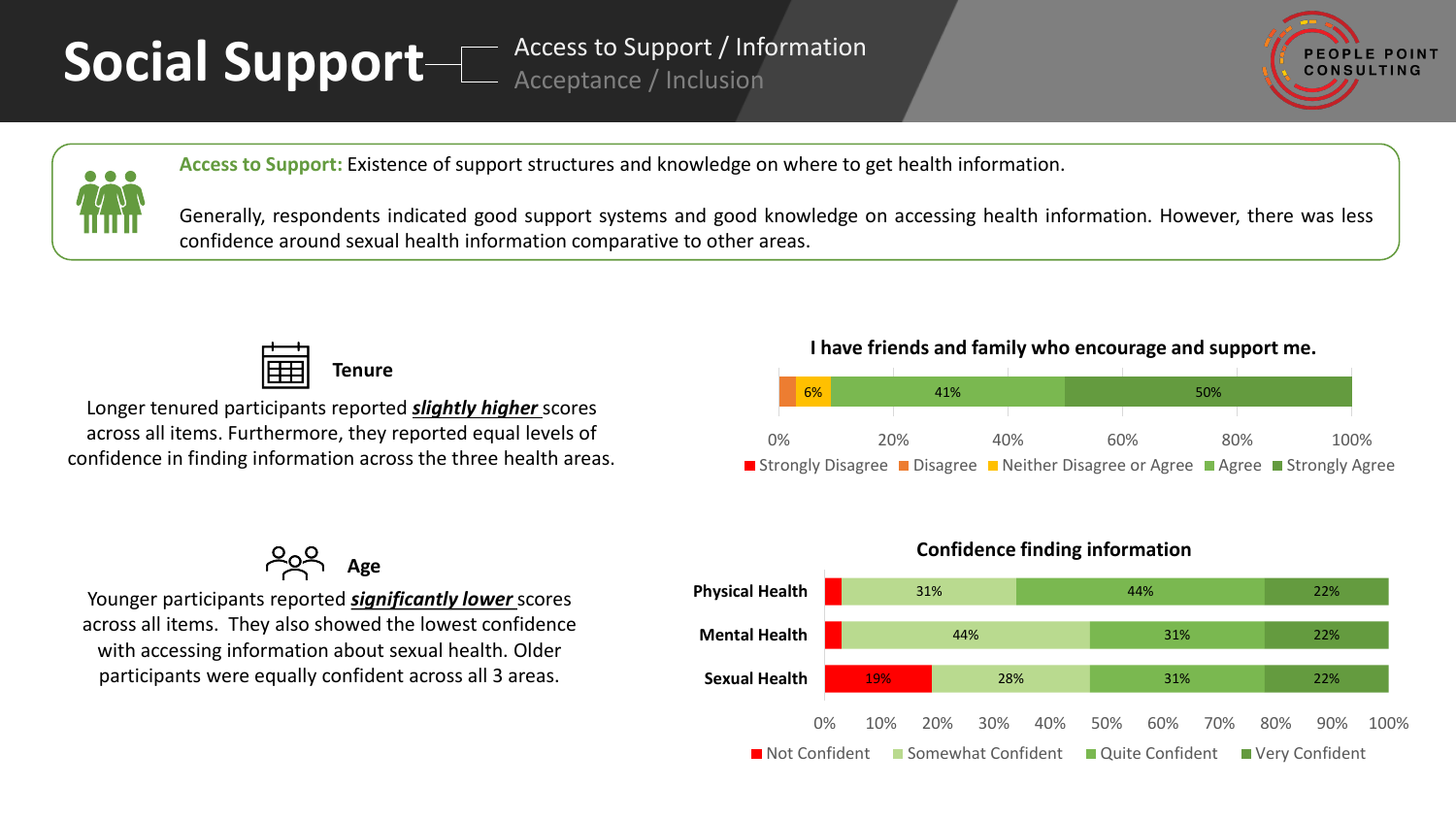

TRIL

# Young Boxing Women Project 2020 Survey Results